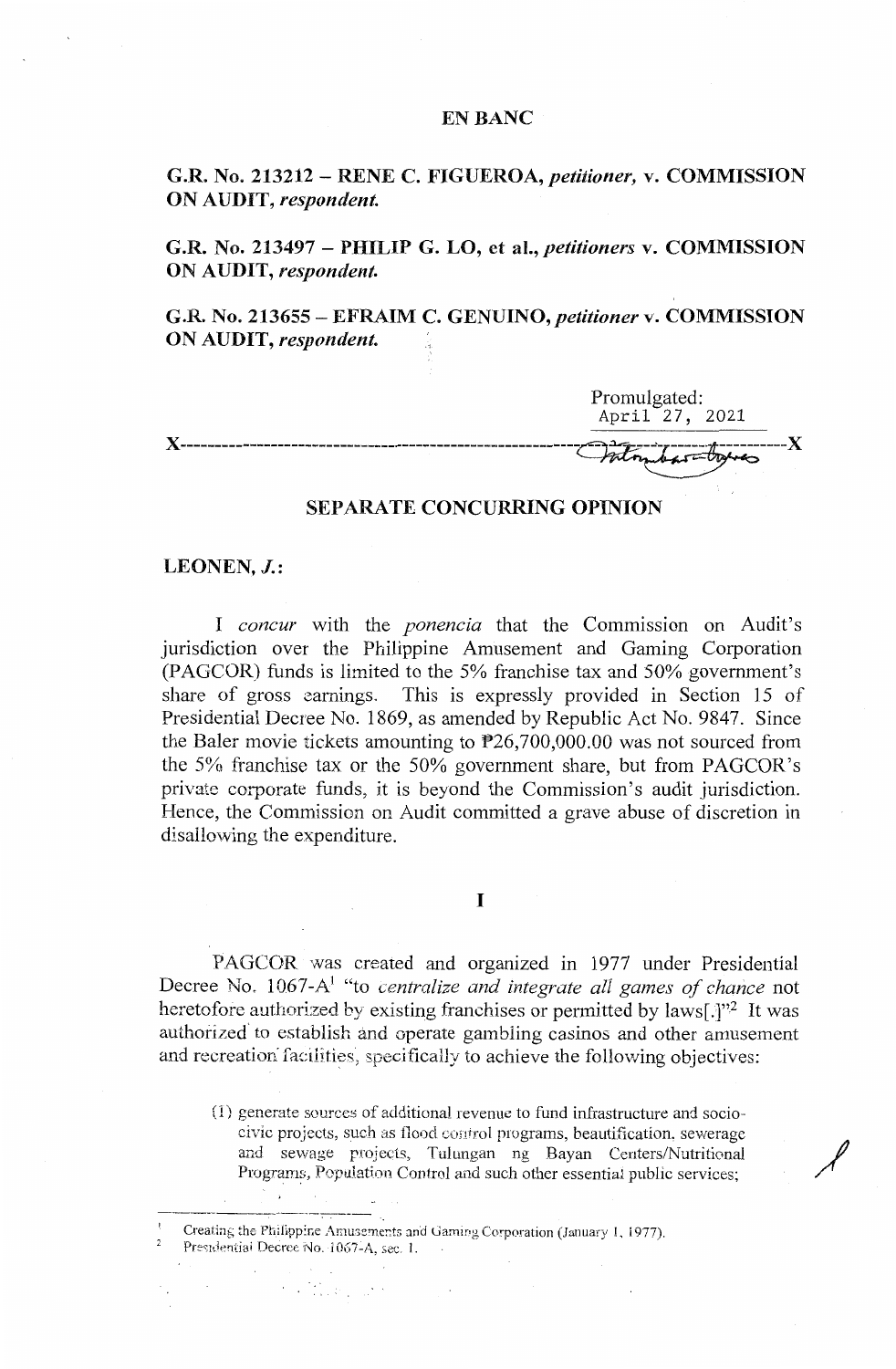/

(2) expand and improve the country's existing tourist attractions;

(3) minimize, if not totally eradicate, the evils, mal-practices and corruptions that normally are found prevalent in the conduct and operation of gambling clubs and casinos without direct government involvement.<sup>3</sup>

From. the 1,000,000 authorized capital stock of PAGCOR, 600,000 shares were initially subscribed and paid for by the Government, while the remaining 400,000 shares were for persons or entities acceptable to the Board of Directors.4 The corporation was governed by a Board of Directors composed of five *ex officio* members,<sup>5</sup> two of whom were to be appointed by the President. Section 3 of Presidential Decree No. 1067-A expressly confers corporate powers upon PAGCOR.<sup>6</sup>

In line with state policies and objectives, PAGCOR was granted a franchise to operate and maintain gambling casinos, clubs, and other recreation or amusement places under Presidential Decree No. 1067-B.7 The

 $\overline{5}$ Presidential Decree No. 1067-A, sec. 5 provides:

SECTION 5. *Board of Directors.* - The Corporation shall be governed and its activities be directed, controlled and managed by a Board of Directors that shall be composed of five (5) *ex-officio* members, namely: (1) The Chairman of the National Development Corporation, who shall act as Chairman; (2) The Secretary of Public Works; (3) The Secretary of the Department of Social Welfare; and two other members to be appointed by the President of the Philippines.

The two appointive directors shall each serve for a term of two (2) years or until their successors shall have been appointed and qualified.

6 Presidential Decree No. 1067-A, sec. 3 provides:

SECTION 3. *Corporate Powers.* -- The Corporation shall have the power:

 $(a)$  to prescribe its by-laws;

7

(b) to adopt, alter and use a corporate seal;

(c) to make contracts and to sue and be sued:

(d) to own real ot personal property and to sell, mortgage or otherwise dispose of the same;

(e) to empioy such officers and personnel as may be necessary to carry on its business;

(f) to acquire, lease or maintain, whether on land, water, or air, personal property and such other equipment and facilities as may be necessary to carry out its purposes;

(g) to import, buy, sell, or. 0therwise trade or deal in merchandise, goods, wares and objects of aH kinds and descriptions that may be necessary to carry out the purposes for which it has been created;

(h) to enter into, make, perform, and carry out contracts tracts of every kind and for any lawfui purpose pertaining to the business of the corporation, or in any manner incident thereto, as principal agent or otherwise, with any person, firm, association, or corporation;

(i) to do anything and everything necessary, desirable, convenient; appropriate, suitable or proper for the accomplishment of any of the purposes or the attainment of any of the objects or the furtherance of any of the powers herein stated, either alone, or in association with other corporations, firms or individuals, and to do every other act or thing incidental or pertaining to, or growing out of, or connected with the aforesaid purposes, objects, or powers, or any part thereof;

(j) to borrew money from local, or foreign sources as may be necessary for its operation;

(k) to invest its funds as the corporation may deem proper and necessary in any activity related to its principal operations, including in any bonds or securities issued and guaranteed by the Government of the Philippines,

(1) to establish and maintain clubs., casinos, branches agencies or subsidiaries, or other units anywhere in the Philippines as may be needed by the Corporation and reorganize or abolish the same as it may deem proper;

(m) to perform such other functions as may be provided by law.

 $\mathcal{A}_{\mathcal{A}}$ 

i Verski gr

 $\gamma_{\rm eff} = \gamma_{\rm eff}$ N SN.

−.

 $\alpha$  and  $\beta$  $\ddot{r}$ 

Granting PAGCOR of Franchise to Establish, etc. Gambling Casinos (January l, 1977).

Presidential Decree No. 1067-A, Section 1.

<sup>4</sup>  Presidential Decree Ne. 1067-A, Section 4.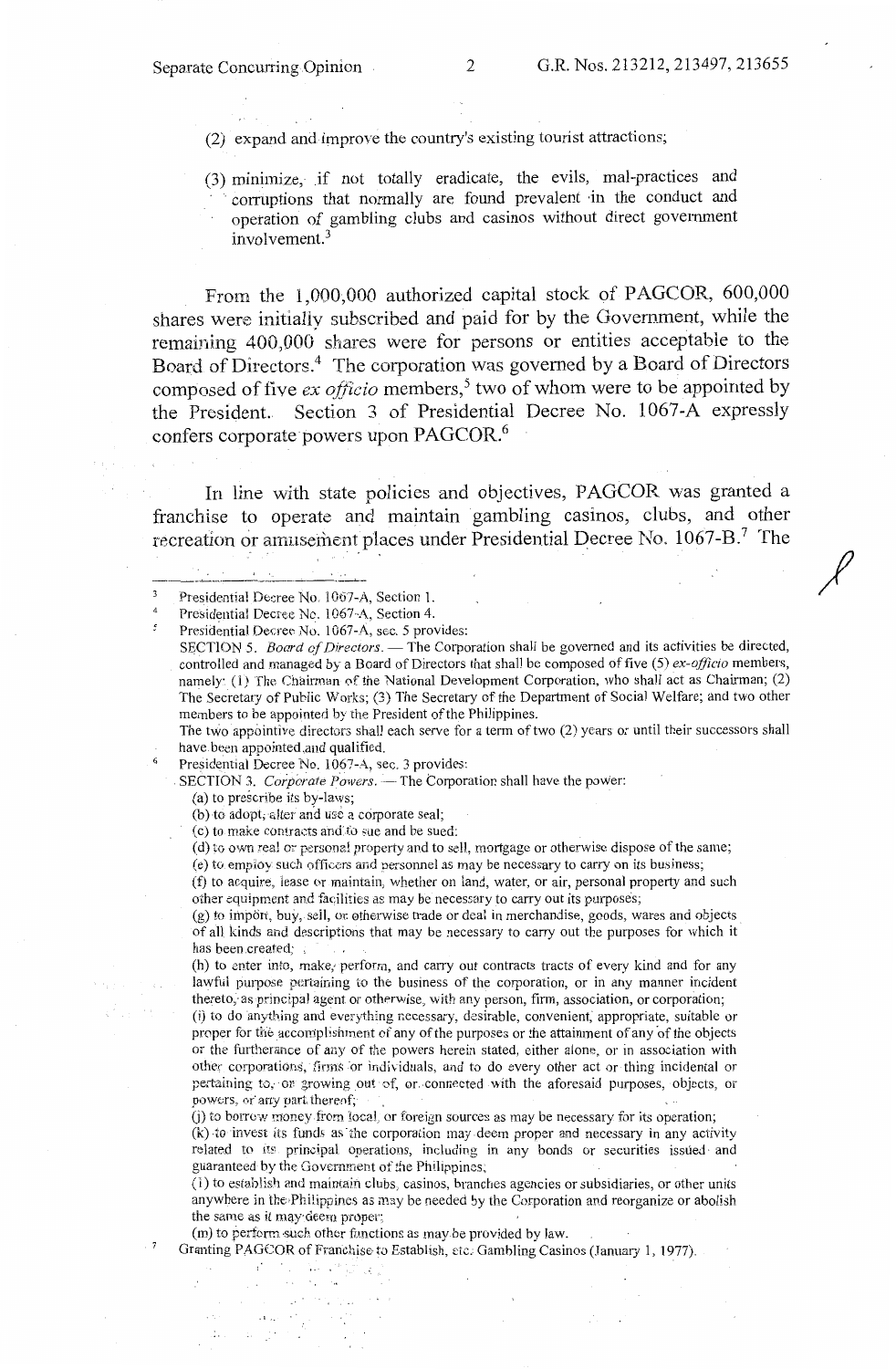*I* 

franchise was for a period of 25 years, renewable for another 25 years.<sup>8</sup> PAGCOR was also authorized to enter into operator's and/or management contracts<sup>9</sup> and to do other acts for the efficient and successful operation of gambling casinos.  $10$ 

The franchise was subject to a special condition pertaining to the allocation of 60% of the gross earnings by PAGCOR from the operation of casinos to finance priority infrastructure and socio-civic projects within Metropolitan Manila.<sup>11</sup> However, all PAGCOR income shall be audited by the Commission on Audit. <sup>12</sup>

PAGCOR was also granted exemptions: (1) from duties and taxes on all importations of equipment, vehicles, boats, and other gambling paraphernalia or facilities for the sole and exclusive use of its casinos; and (2) from income and other taxes except a franchise tax of 5% of the gross revenue or earnings derived by PAGCOR from its casino operation.<sup>13</sup>

Finally, PAGCOR was allowed to operate "necessary and related services, shows and entertainment;" provided that income from this would be subjected to the regular income tax.<sup>14</sup>

After the success of the Floating Casino in providing much needed revenues for government priority projects, 15 Presidential Decree No. 139916 was enacted, further amending PAGCOR's Charter and Franchise to fully attain this objective. Specifically, it changed the membership of PAGCOR's Board of Directors:<sup>17</sup> expanded the areas of its operations outside

SECTION 3. *Special Condition of Franchise.* - Sixty (60%) percent of the aggregated gross earnings derived by the franchise holder from this Franchise shall be immediately set aside and allocated to *fund the following infrastructure and socio-civic projects within the Metropolitan Manila Area:* 

(a) Flood Control.

(c) Nutritional Programs.

(d) Population Control.

(e) "Tulungan ng Bayan" Centers.

(1) Beautification. (Emphasis in the original)

 $12$  Presidential Decree No. 1067-B, sec. 5 provides: . SECTION 5. *Other Conditions.* -

'. (4) *Audit of income.* --- The books of accounts of the franchise holder, as well as all financial records and other supporting documents, shall be subject to audit by the Commission on Audit or his duly

authorized representative.<br><sup>13</sup> Presidential Decree No. 1067-B, sec. 4.<br><sup>14</sup> Presidential Decree No. 1067-B, sec. 50

<sup>14</sup> Presidential Decree No. 1067-B, sec. 5(5).<br><sup>15</sup> Presidential Decree No. 1399, 1<sup>st</sup> and 2<sup>nd</sup> Whereas Clauses.

<sup>17</sup> Presidential Decree No. 1399, sec. 1 provides:

SECTION l. Section 5 of Presidential Decree No. 1067-A dated January l, 1977, is hereby amended to read as follows:

Presidential Decree No. 1067-B, sec. i.

Presidential Decree No. 1067-B, sec. 2(1).

<sup>&</sup>lt;sup>10</sup> Presidential Decree No. 1067-B, sec. 2(5).<br><sup>11</sup> Presidential Decree No. 1067-B, sec. 3 pro-

Presidential Decree No. 1067-B, sec. 3 provides:

<sup>(</sup>b) Sewerage and Sewage.

<sup>&</sup>lt;sup>16</sup> Amending Certain Sections of Presidential Decree No. 1067-A dated January 1, 1977 and Presidential Decree No. 1067-B dated January 1, 1977 (June 2, 1978).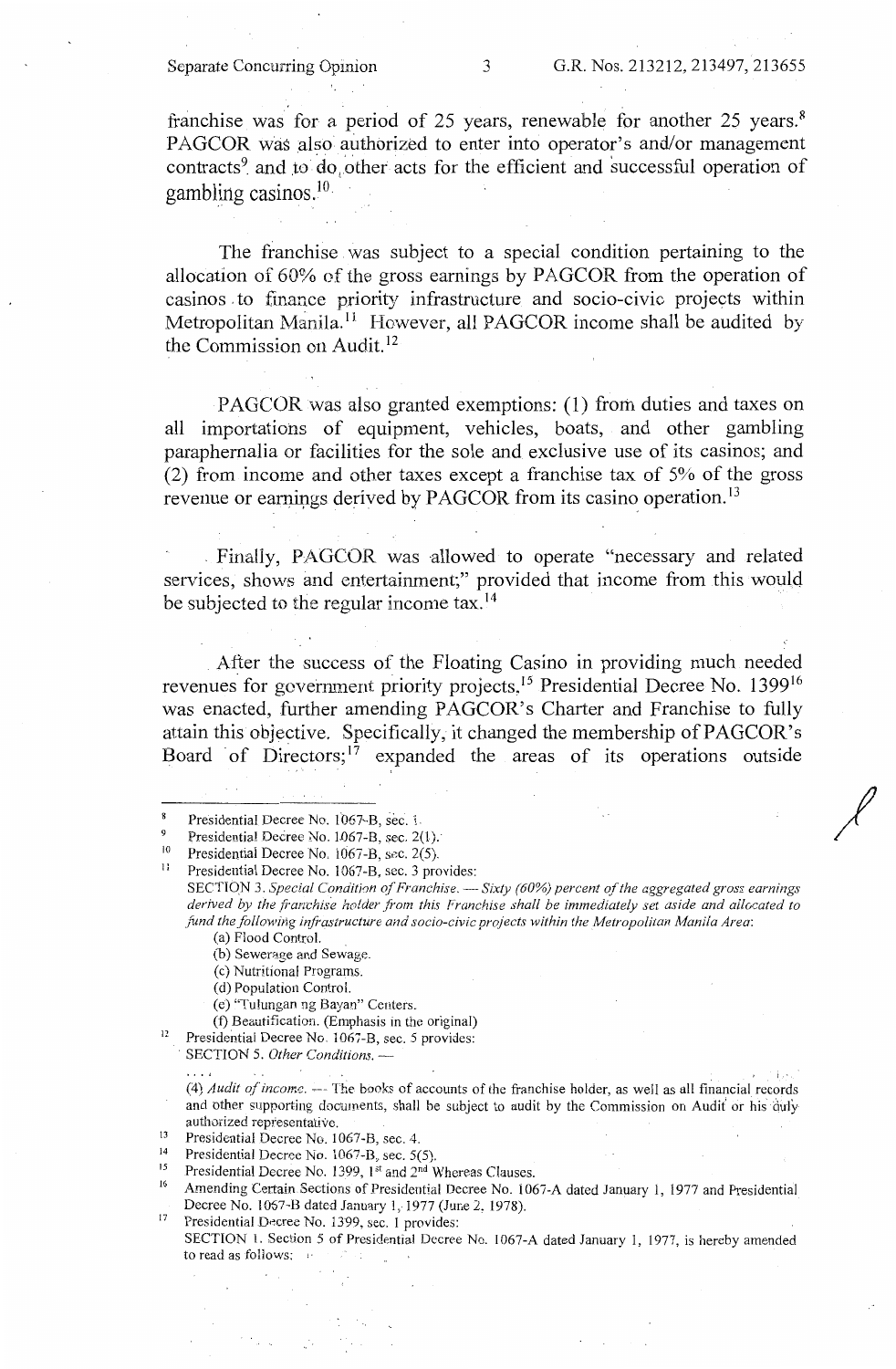*I* 

Metropolitan Manila; allocated and appropriated generated revenues to fund priority infrastructure and/or socio-civic projects not just in Metro Manila, but *throughout* the Philippines;<sup>18</sup> and expanded the tax exemptions,<sup>19</sup> to include exemption from indirect taxes. $20$ 

Then in 1983, Presidential Decree No. 1869<sup>21</sup> was enacted to consolidate Presidential Decree Nos. 1067-A, 1067-B and  $1067-C<sub>1</sub><sup>22</sup> 1399$ and  $1632^{23}$  "to facilitate their enforcement and application."<sup>24</sup> To make it more dynamic and effective in its tasks, PAGCOR was reorganized by: (i) increasing the private sector's participation in the subscription of the authorized capital stock from  $40\%$  to  $45\%$ ,<sup>25</sup> and adjusting the Government's share in gross earnings to  $50\%$ ;<sup>26</sup> and (ii) limiting governmental audit to the determination of the 5% franchise tax and the Government's  $50\%$  share.<sup>27</sup>

"SEC. 5. *Board of Directors*. -- The Corporation shall be governed and its activities be directed, controlled and managed by a Board of Directors that shall be composed of five (5) members, namely: (1) The Chairman: of the National Development Corporation, who shall act as Chairman; (2) Government Corporate Counsel: (3) Office of the Executive Assistant, Office of the President, or their respective representatives; and two other members to be appointed by the President of the Philippines from the private sector."<br><sup>18</sup> Presidential Decree No. 1399, sec. 2 provides:

SECTION 2. Section 3 of Presidential Decree No. 1067-B is hereby amended to read as follows: Section 3. SPECIAL CONDITION OF FRANCHISE. - ...

*In addition to the priority infra-structure and socio-civic projects within the Metropolitan Manila Areas specifically enumerated above, the 60% share of the government in the aggregate gross earnings derived by the Franchise Holder from this Franchise may now be appropriated and allocated to fund and finance any irifra-structure and/or socio-civic projects throughout the Philippines as may be directed and authorized by the Office of the President.* (Emphasis supplied)<br><sup>19</sup> Presidential Decree No. 1869, sec. 4.<br><sup>20</sup> Commissionary of Internal Praymus v. 4 2007(*Philippines*) Hotel Comp. 545

- 
- Commissioner of Internal Revenue v. Acesite (Philippines) Hotel Corp., 545 Phil. 113 (2007) [Per J. Velasco, Jr., Second Division].
- <sup>21</sup> Consolidating and Amending Presidential Decree Nos. 1067-A, 1067-B, 1067-C, 1399 and 1632, Relative to the Franchise and Powers of the Philippine Amusement and Gaming Corporation
- (PAGCOR) (July 11, 1983).<br><sup>22</sup> Amended Presidential Decree No. 1067-B, PAGCOR's franchise, by adding the following provision: This franchise shall become exclusive in character, subject only to the exception of existing franchises and games of chance heretofore permitted by Jaw, upon the generation by the Franchise Holder of gross revenues amounting to Pl.2 Billion and its contribution therefrom of the amount of P720 Million
- as the government's share. (Section 1)<br><sup>23</sup> Amending Sections: Three and Four of Presidential Decree No. 1067-B ..., as amended by Presidential Decree No. 1399 ... (August 13, 1979).<br>
<sup>24</sup> 2<sup>nd</sup> Preambular Clause.<br>
<sup>25</sup> Presidential Decree N. 1960 ...
- 
- Presidential Decree No. 1869, sec. 4.
- 26 27 Presidential Decree No. 1869, sec. 12.

#### 5<sup>th</sup> Preambular Clause. **TITLE V**

*Government Audit* 

SECTION 15. *Auditor*  $-$ -The Commission on Audit or any government agency that the Office of the President may designate shall appoint a representative who shall be the Auditor of the Corporation and such personnel as may be necessary to assist said representative in the performance of his duties. The salaries of the Auditor or representative and his staff shall be fixed by the Chairman of the Commission on Audit or designated government agency, with the advice of the Board, and said salaries and other expenses shall be paid by the Corporation. **The funds of the Corporation to be covered by the audit shall be limited** to **the 5% franchise tax and the 50% of the gross earnings**  pertaining to the Government as its share. (Emphasis supplied)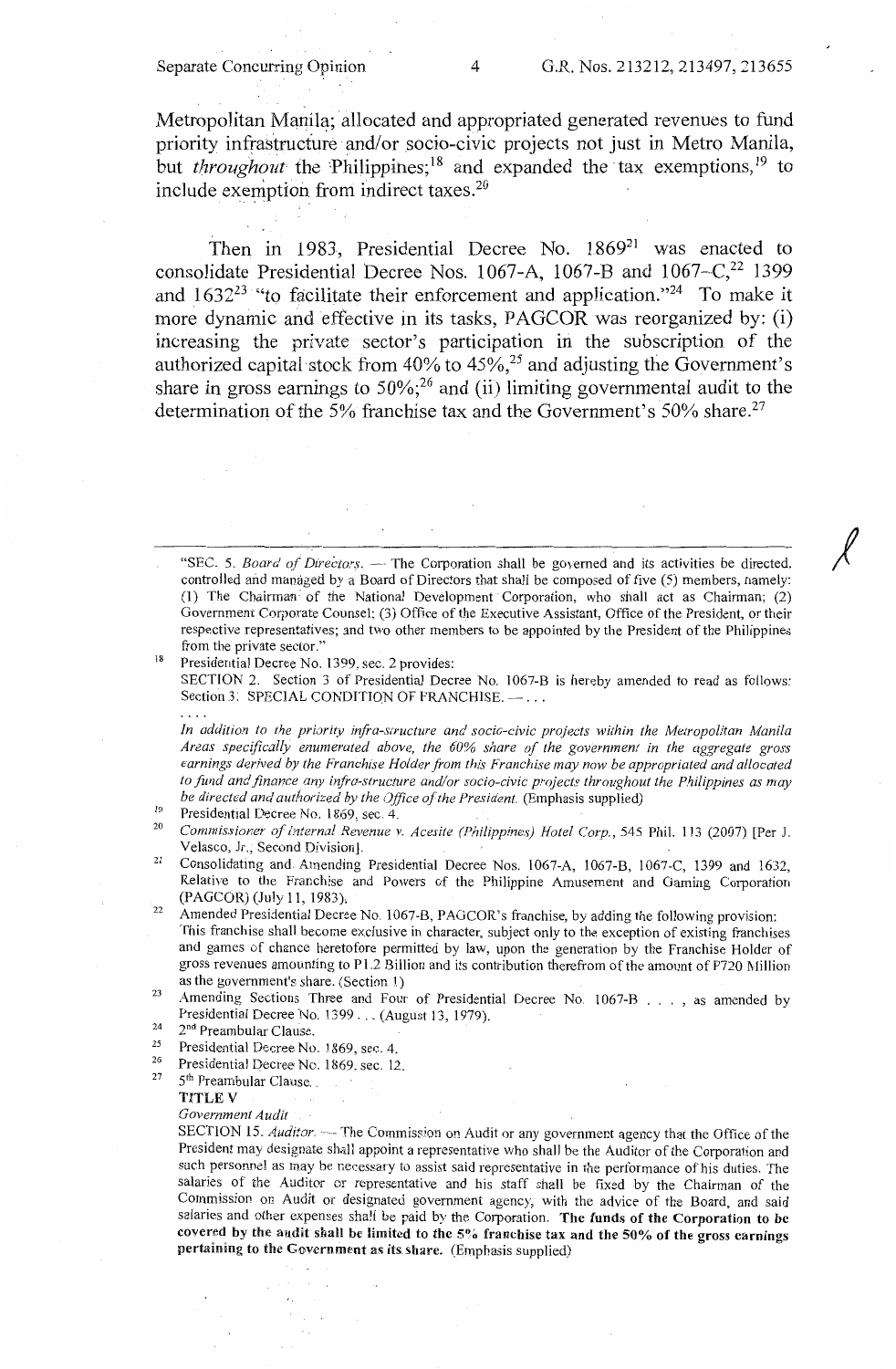In addition to its corporate powers,<sup>28</sup> PAGCOR was also given regulatory powers, as provided in Sections 8 and 9 of Presidential Decree No. 1869, thus:

# **TITLE** III

# *Affiliation Provisions*

SECTION 8. *Registration*. - All persons primarily engaged in gambling, together with their allied business, with contract or franchise from the Corporation, shall register and affiliate their businesses with the Corporation.. The Corporation shall issue the corresponding certificates of affiliation upon compliance by the registering entity with the promulgated rules and regulations thereon.

SECTION 9. *Regulatory Power*. - The Corporation shall maintain a Registry of the affiliated entities, and shall exercise all the powers, authority and the responsibilities vested in the Securities and Exchange Commission over such affiliated entities mentioned under the preceding section, including but not limited to amendments of Articles of Incorporation and By-Laws, changes in corporate term, structure, capitalization and other matters concerning the operation of the affiliating entities, the provisions of the Corporation Code of the Philippines to the contrary notwithstanding, except only with respect to original incorporation.

After more than two decades, or on June 20, 2007, Republic Act No. 9487 was passed: (1) extending PAGCOR's franchise for another 25 years, renewable for another 25 years; and (2) expanding PAGCOR's regulatory powers by granting it the authority to license gambling casinos.<sup>29</sup>

<sup>28</sup>  29 Presidential Decree No. 1869, sec. 3.

Republic Act No. 9487, sec. I provides:

SECTION 1. The Philippine Amusement and Gaming Corporation (PAGCOR) franchise granted under Presidential Decree No. 1869, otherwise known as the PAGCOR Charter, is hereby further amended to read as follows:

<sup>(1)</sup> Section 10, Nature and Term of Franchise, is hereby amended to read as follows: SEC. 10. *Nature and Term of Franchise*. -

Subject to the tenns and conditions established in this Decree, the Corporation is hereby granted from the expiraticn of its original term on July 11, 2008, another period of twenty-five (25) years, renewable for another twenty-five years, the rights, privileges and authority to operate and license gambling casinos, gaming clubs and other similar recreation or amusement places, gaming pools, i.e. basketball, football, bingo, etc. except jai-alai, whether on land or sea, within the territorial jurisdiction of the Republic of the Philippines: *Provided,* That the corporation shall obtain the consent of the local government unit that has territorial jurisdiction over the area chosen as the site for any of its operations.

The operation of slot machines and other gambling paraphernalia and equipment, shall not be allowed in establishments open or accessible to the general public unless the site of these operations are threestar hotels and resorts accredited by the Department of Tourism authorized by the corporation and by the local government unit concerned.

The authority and power.of the PAGCOR to authorize, license and regulate games of chance, games of cards and games of numbers shall not extend to: (1) games of chance authorized, licensed and regulated by, in, and under existing franchises or other regulatory bodies; (2) games of chance, games of cards and games of numbers authorized, licensed, regulated by, in, and under special laws such as Republic Act No. 7922; and (3) games of chance, games of cards and games of numbers fike cockfighting, authorized, licensed and regulated by local government units. The conduct of such games of chance, games of cards and games of numbers covered by existing franchises, regulatory bodies or special laws, to the extent of the jurisdiction and powers granted under such franchises and special laws, shall be outside the licensing authority and regulatory powers of the PAGCOR.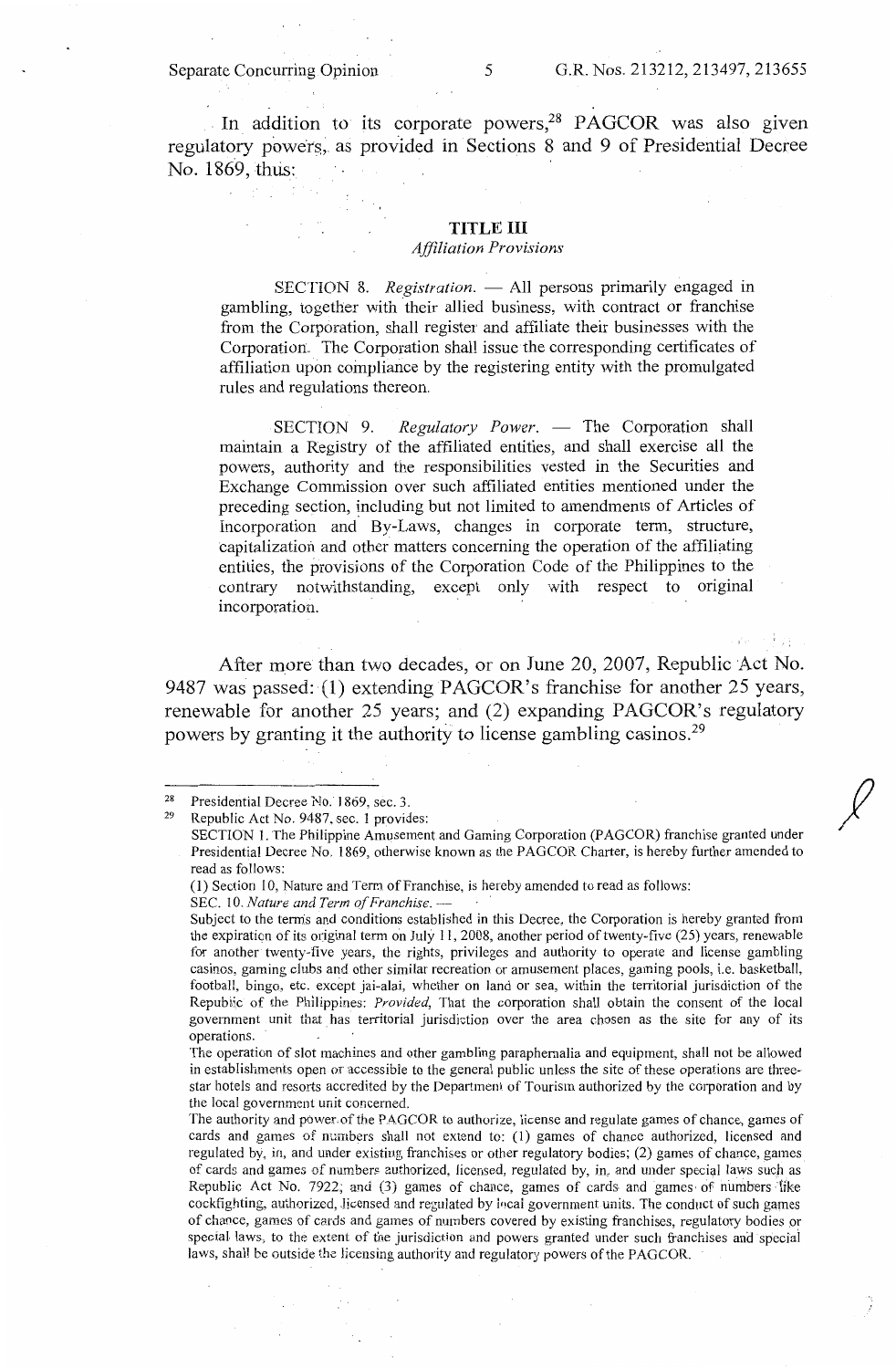From the foregoing evolution of laws, it can be gleaned that PAGCOR is a government-owned or controlled corporation with original charter, with the Government owning 55% of its authorized capital stock. It was tasked to perform dual *roles:.first,* to *operate* gambling casinos and related services, shows and entertainment<sup>30</sup> that would provide an additional source of income for the government, and *second*, to *regulate* gambling casinos.<sup>31</sup>

In line with its revenue-generating function, 50% of PAGCOR's revenues was to be segregated for the Government ( General Fund) to be used for funding infrastructure and other projects authorized by the President.<sup>32</sup> To provide PAGCOR with "greater flexibility in [its] operation[,]"33 the Presidential Decree expressly limits the extent of audit jurisdiction of the Commission on Audit to the said 50% government share and to the 5% franchise tax. Section 15 of Presidential Decree No. 1869 states:

### **TITLE V**

### *Government Audit*

SECTION 15. *Auditor.* - The Commission on Audit or any government agency that the Office of the President may designate shall appoint a representative who shall be the Auditor of the Corporation and such personnel as may be necessary to assist said representative in the performance of his duties. The salaries of the Auditor or representative and his staff shall be fixed by the Chairman of the Commission on Audit or designated government agency, with the advice of the Board, and said salaries and other expenses shall be paid by the Corporation. **The funds of the Corporation to be covered by the audit shall be limited to the 5% franchise tax and the 50% of the gross earnings pertaining to the Government as its share.** (Emphasis supplied)

The language of Section 15 is clear and unmistakable. All laws are presumed valid and constitutional unless otherwise ruled by this Court. Consequently, the Commission is bound to observe the limitation on audit expressed in Section 15 of P.D. No. 1869, which remains operative.

# II

However, I hasten to express my view that PAGCOR's dual role of a gaming regulator and a franchise holder is anomalous and constitutionally suspect. It presents a direct conflict of interest and is inconsistent with the system of checks and balances that is inherent in our form of government.

*I* 

√ si

<sup>&</sup>lt;sup>30</sup> Presidential Decree No. 1869, sec. 14(5).<br> *Basco v. Philippine Amusements and Gaming Corp.*, 274 Phil. 323 (1991) [Per J. Paras, En Banc].<br>
Presidential Decree No. 1869, sec. 12.<br>
<sup>32</sup> Presidential Decree No. 1869,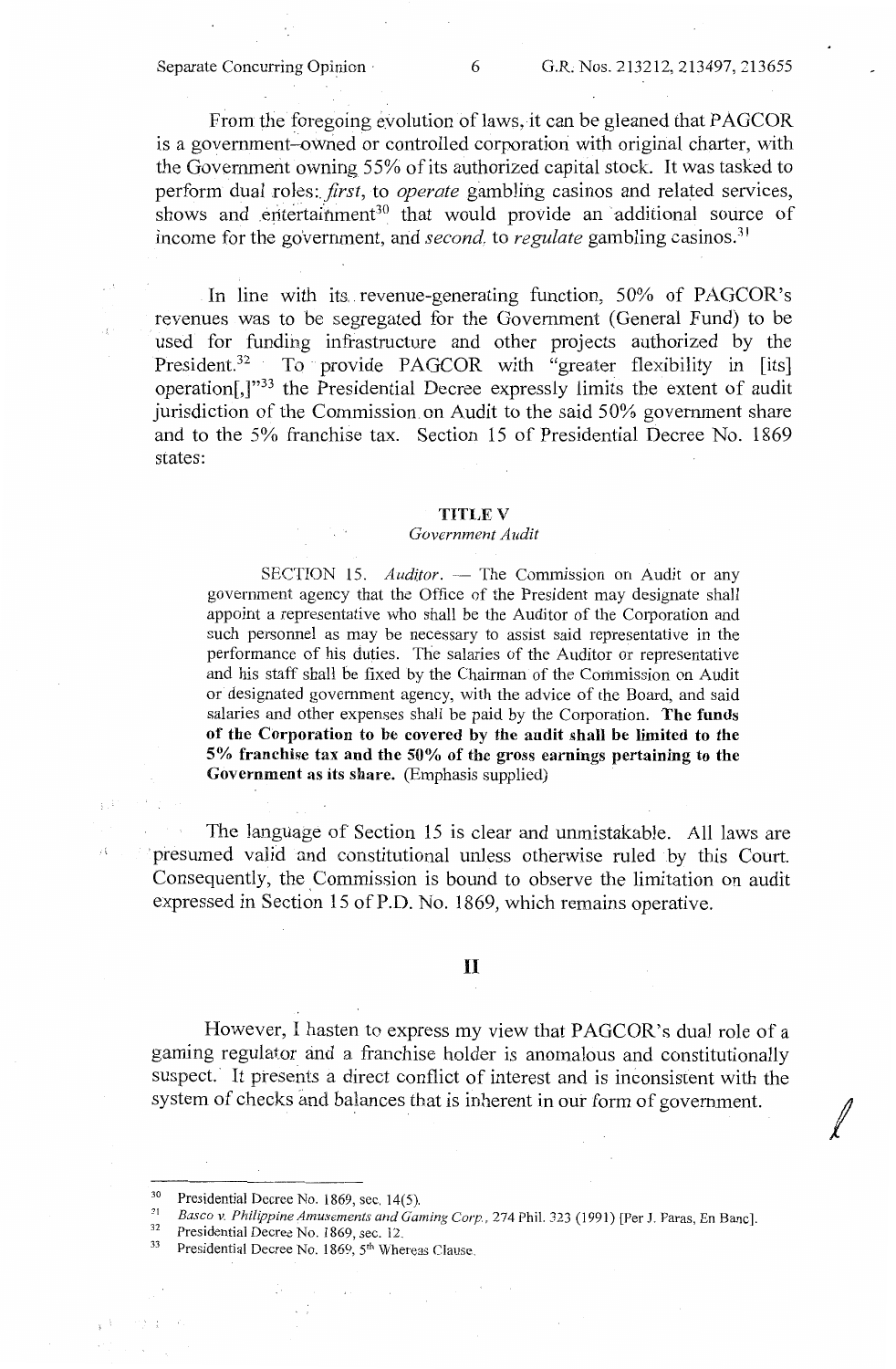Being a regulator and regulated entity at the same time, PAGCOR becomes an almost untouchable institution on its own, which is one of the evils that our Constitution guards against. In Justice Carpio's Separate Opinion in *Gonzales III* v. *Office of the President of the Philippines:34* 

A completely "independent" body is alien to our constitutional system. There is no office that is insulated from a possible correction from another office. The executive, legislative and judicial branches of government operate through the system of checks and balances. All independent constitutional bodies are subject to review by the courts. A fiscally autonomous body is subject to audit by the Commission on Audit, and Congress cannot be compelled to appropriate a bigger budget than that of the previous fiscal year.·

... under a system of checks and balances, an external disciplinary authority is desirable and is often the norm. 35 (Citation omitted)

Gambling, in all its forms, is reprehensible. It is offensive to public morals and the public good.<sup>36</sup> The integrity of regulatory function, especially with regard to gambling activity, is a matter of public interest. The independence of the regulator becomes questionable when it has the power to regulate itself. PAGCOR's aim, as regulatory body, to protect public morals and promote the general welfare directly clashes with its goal, as a franchise holder, to generate revenues from this economic activity.

The issue of accountability also comes into play. PAGCOR is hampered in its role of regulating gambling activity in a transparent, effective, accountable and consistent way, if it engages in the very activity it regulates. The performance of its regulatory duties cannot be considered to be above suspicion of irregularities. Article XI, Section 1 of the Constitution is emphatic in stating:

Section. 1. Public office is a public trust. Public officers and employees must, at al! times, be accountable to the people, serve them with utmost responsibility, integrity, loyalty, and efficiency, act with patriotism and justice, and lead modest lives[.]

Public policy demands that public officers discharge their duties with undivided loyalty. Thus, public officers are not permitted to place themselves in a position that will subject them to conflicting duties or cause them to act other than for the best interest of the public. The dual roles of PAGCOR expose the officers and employees to suspicion of irregularities. corruption or bad faith in the exercise of their powers.

<sup>694</sup> Phil 52 (2012) [Per J. Perlas-Bernabe, En Banc].

 $\frac{35}{36}$  Id. at 118-119.  $\frac{1}{26}$ . Phil. 722 (1995) [Per J. Padilla. En Banc].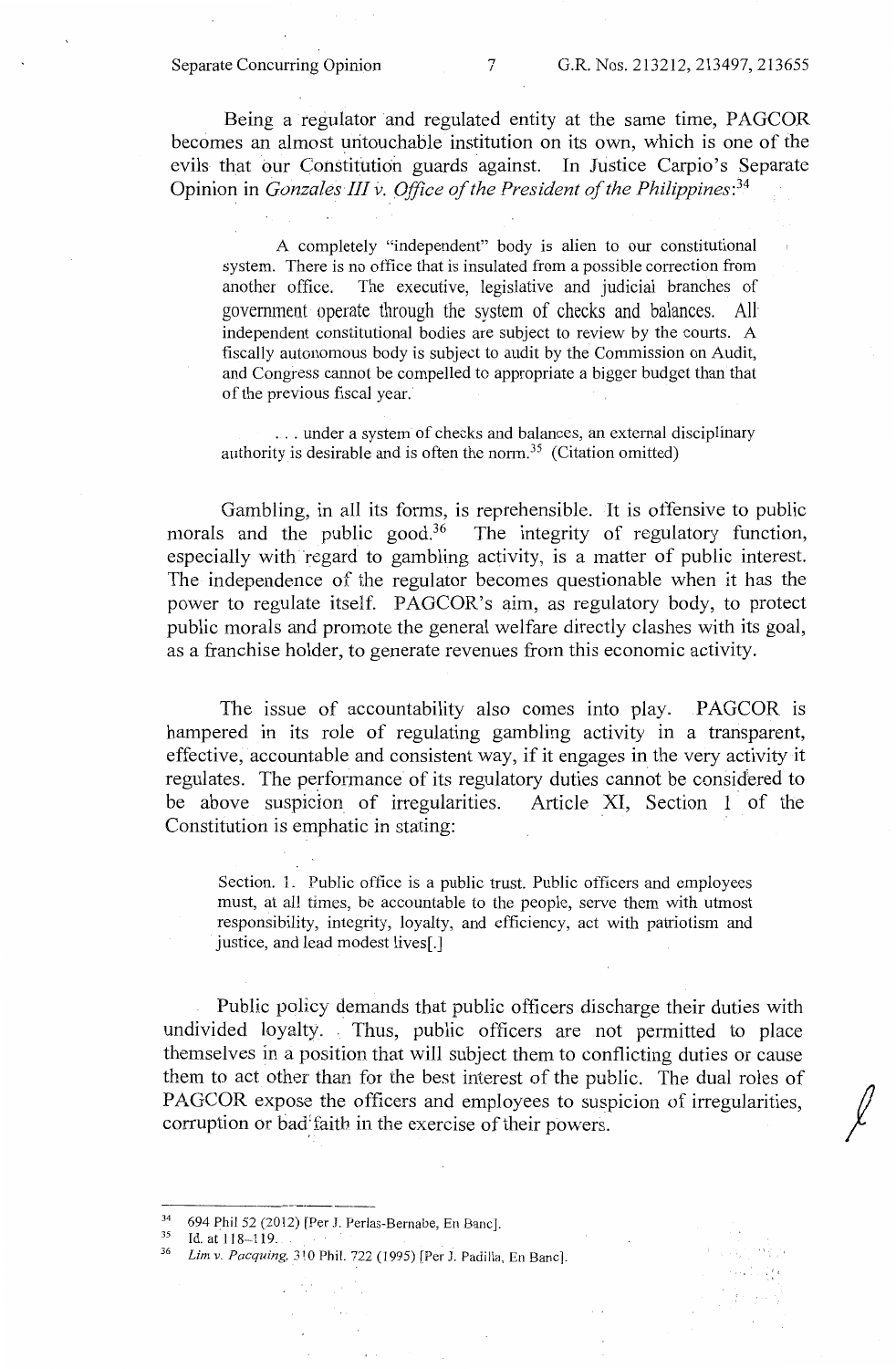III

I also note, with equal concern, the limitation on audit under Section 15 of Presidential Decree No. 1869 as constitutionally doubtful.

PAGCOR as a government-owned or controlled corporation must be subject to the Commission on Audit's jurisdiction without limitation.

Article IX-D, Section 2(1) of the Constitution vests the Commission on Audit, as the ''guardian of public funds and properties[,]"37 with the power, authority and duty to "examine, audit and settle" all "accounts" of the following public entities:<sup>38</sup>

- 1. The government, or any of its subdivisions, agencies and instrumentalities;
- 2. GOCCs with original charters;
- 3. GOCCs without original charters;
- 4. Constitutional bodies, commissions and offices that have been granted fiscal autonomy under the Constitution; *and*
- 5. Non--govemmental entities receiving subsidy or equity, directly or indirectly, from or through the government, which are required by law or the granting institution to submit to the COA for audit as a condition of subsidy or equity.<sup>39</sup>

The term *"accounts"* pertains to all forms of government revenue and expenditure and *"uses of funds and property.* "40

With regard to non-governmental entities receiving subsidy or equity from the government, the scope of audit is limited to *''funds* ... *coming from or through the government.* "41

The COA's power under the 1987 Constitution is broader and more extensive.42 Notably, it includes the *exclusive* power *to define the scope of its audit and examination* and to establish the techniques it will follow. <sup>43</sup>

A government-owned or controlled corporation is defined under the Administrative Code as:

... any agency organized as a stock or non-stock corporation, vested with functions relating to public needs whether governmental or proprietary in *I* 

<sup>&</sup>lt;sup>37</sup> Miralles v. Commission on Audit, 818 Phil. 380, 389 (2017) [Per J. Bersamin, En Banc].<br><sup>38</sup> *Funa v. Manila Economic & Cultural Office*, 726 Phil. 63, 86 (2014) [Per J. Perez, En Banc]. 39 Id.

<sup>&</sup>lt;sup>40</sup> Id.<br>
<sup>41</sup> Id. at 87, *citing* sec. 29(1) of the Audit Code and sec. 14(1), Book V, of the Administrative Code.<br>
<sup>42</sup> *Orocio v. Commission on Audit*, 287 Phil. 1045 [Per J. Davide, Jr., Third Division].<br>
<sup>43</sup> CONST.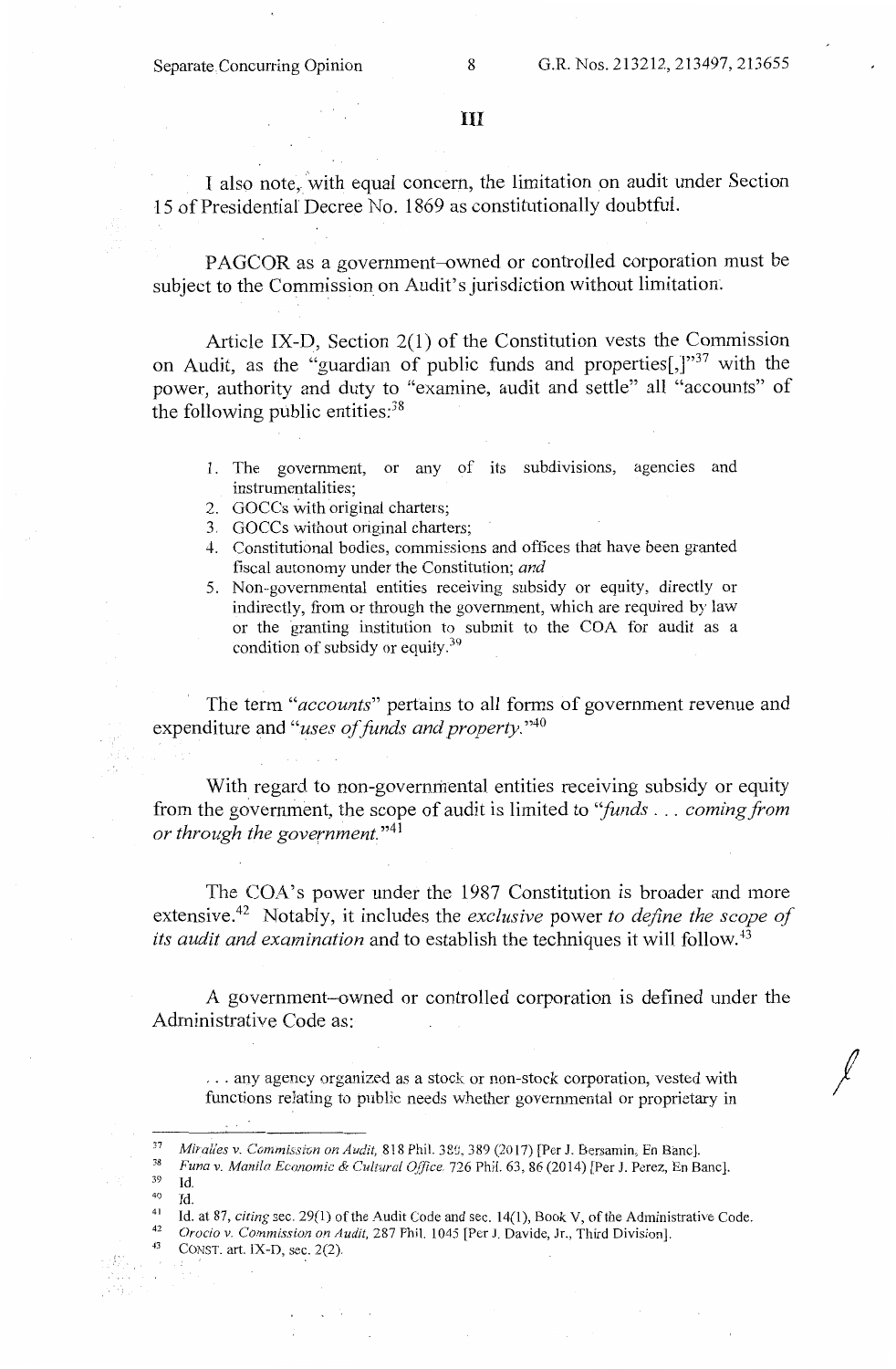nature, and owned .by the Government directly or through its instrumentalities either wholly, or, where applicable as in the case of stock corporations, to the extent of at least fifty-one (51) per cent of its capital stock: *Provided;* That government-owned or controlled corporations may be further categorized by the Department of the Budget, the Civil Service Commission, and the Commission on Audit for purposes of the exercise and discharge of their respective powers, functions and responsibilities with respect to such corporations.<sup>44</sup>

In *Oriondo v. Commission on Audit*,<sup>45</sup> "an entity is considered a government-owned or controlled corporation if all three attributes are present: (1) the entity is organized as a stock or non-stock corporation; (2) its functions are public in character; and (3) it is owned or, at the very least, controlled by the government."

As a government-owned or controlled corporation, PAGCOR is under the Commission on Audit's audit jurisdiction. In *Feliciano v. Commission on Audit,* it was held that "[t]he determining factor of COA's audit jurisdiction is *government ownership or control* of the corporation."46 Further:

[T]he constitutional criterion on the exercise of COA's audit jurisdiction depends on the government's ownership or control of a corporation. The nature of the corporation, whether it is private, quasi-public, or public is immaterial.

The Constitution vests in the COA audit jurisdiction over "government-owned and controlled corporations with original charters," as well as "government-owned or controlled corporations" without original charters. GOCCs with original charters are subject to COA pre-audit, while GOCCs without original charters are subject to COA post-audit. GOCCs without original charters refer to corporations created under the Corporation Code but are owned or controlled by the government. The nature or purpose of the corporation is not material in determining COA's audit jurisdiction. Neither is the manner of creation of a corporation, . whether under a general or special law. $47$ 

# III. A

The revenues derived by PAGCOR from its operations of gambling casinos are public in nature or at the very least affected with public interest. For one, PAGCOR was granted a franchise to operate casinos principally to casinos are public in nature or at the very least affected with public interest.<br>For one, PAGCOR was granted a franchise to operate casinos principally to<br>raise funds to finance the government's infrastructure and socio-ci projects. Moreover, its operations involve gambling activity, which is so affected with public interest as to be within the police power of the State.<sup>48</sup>

<sup>44</sup> Introductory Provisions, E.O. 292, sec. 2(13).<br>
45 G.R. No. 211293, June 4, 2019 [Per J. Leonen, En Banc].<br>
46 Feliciano v. Commission on Audit, 464 Phil. 439, 462 (2004) [Per J. Carpio, En Banc].<br>
47 Id. at 461–462.<br>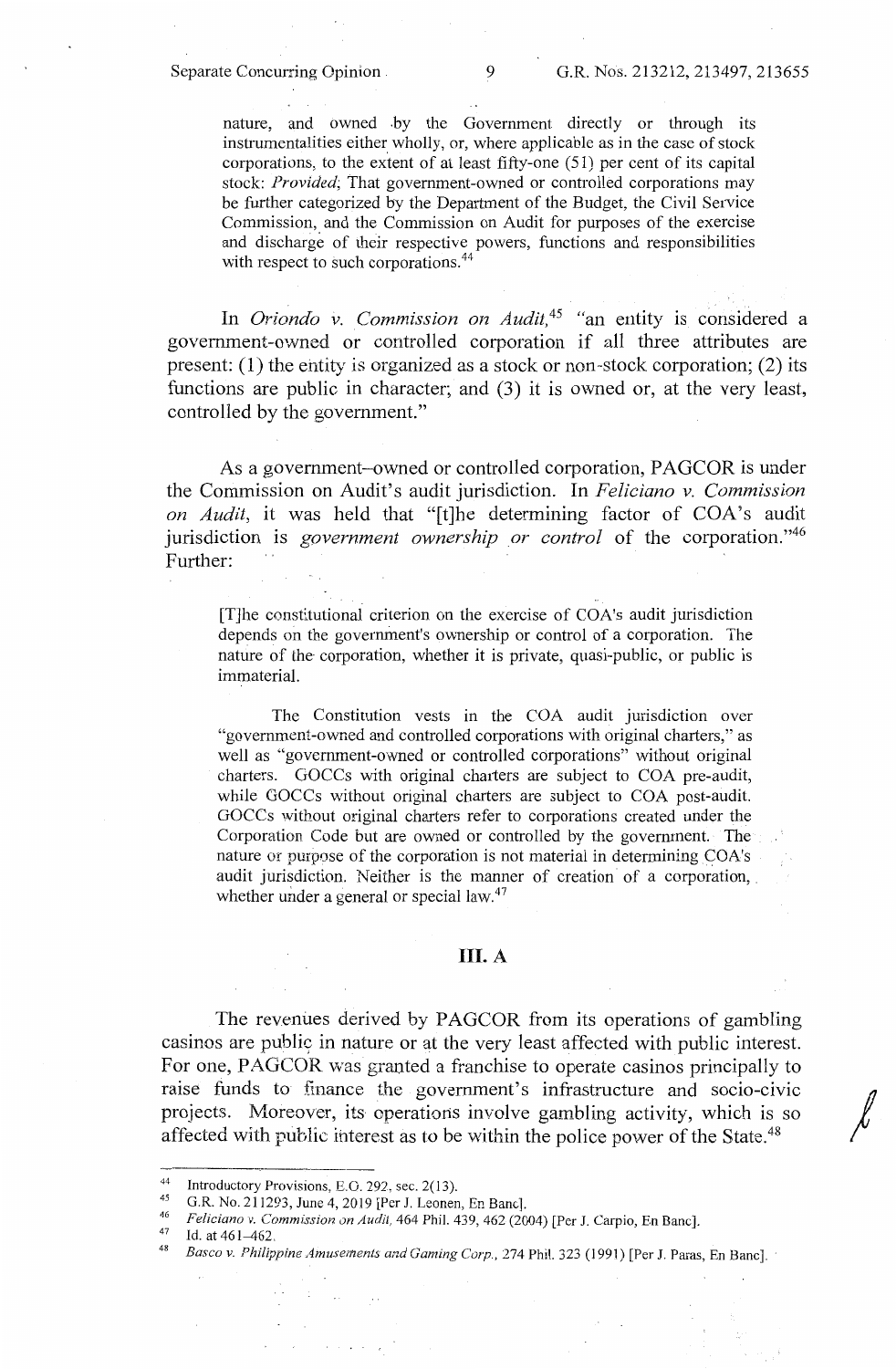$\frac{1}{2}$  .

чý,

In *Republic v. COCOFED*,<sup>49</sup> this Court held that the coconut levy funds are not only affected with public interest; they are, in fact, *prima facie*  public funds. They are exacted pursuant to law not only to raise revenues for the support of the government but also to advance the State policy of protecting the coconut industry and its farmers. This Court has also previously held special funds like the sugar levy fund and the oil price stabilization fund<sup>50</sup> to be public in character and subject to audit by the Commission on Audit.

In his Concurring Opinion in *Kilosbayan, Inc. v. Guingona, Jr.,* <sup>51</sup> Justice Florentino P. Feliciano explained that the funds raised by the On-line Lottery System were also public in nature. In his words:

In the case presently before the Court, the funds involved are clearly public in nature. The funds to be generated by the proposed lottery are to be raised from the population at large. Should the proposed operation be as successful as its proponents project, those funds will come from wellnigh every town and barrio of Luzon. The funds here involved are public in another very real sense: they will belong to the PCSO, a government owned or controlled corporation and an instrumentality of the government and are destined for utilization in social development projects which, at least in principle, are designed to benefit the general public .... The interest of a private citizen in seeing to it that public funds, from whatever source they may have been derived, go only to the uses directed and permitted by law is as real and personal and substantial as the interest of a private taxpayer in seeing to it that tax monies are not intercepted on their way to the public treasury or otherwise diverted from uses prescribed or allowed by law. It is also pertinent to note that the more successful the government is in raising revenues by non-traditional methods such as PAGCOR operations and privatization measures, the lesser will be the pressure upon the traditional sources of public revenues, i.e., the pocket books of individual taxpayers and importers.<sup>52</sup>

In *Fernando v. Commission on Audit,* this Court held that the funds of the Executive Committee of the Metro Manila Film Festival that were sourced from non-tax revenues are considered public funds, and are subject to COA's audit jurisdiction. The Executive Committee was found to be an office under the Metropolitan Manila Development Authority, tasked to assist the latter in the conduct of the annual Manila Film Festival:

As to the committee's funds coming from non-tax revenues, the fact that such funds come from purported private sources, do not convert the same to private funds. Such funds must be viewed with the public purpose for which it was solicited, which is the management of the

5 <sup>50</sup> *Caltex Philippines, Inc. v. Commission on Audit,* 284-A Phil. 233 (1992) [Per J. Davide, Jr., En Banc].<br><sup>51</sup> <sup>31</sup> 302 Phil. 107 (1994) [Per J. Davide, Jr., En Banc].

<sup>52</sup> J. Feliciano, Separate Concurring Opinion in *Kiloshayan, Inc. v. Guingona, Jr.*, 302 Phil. 107, 116-117 (1994) [Per J. Davide, Jr., En Banc l

<sup>&</sup>lt;sup>49</sup> *Republic v. COCOFED, 423 Phil. 735 (2001)* [Per J. Panganiban, En Banc].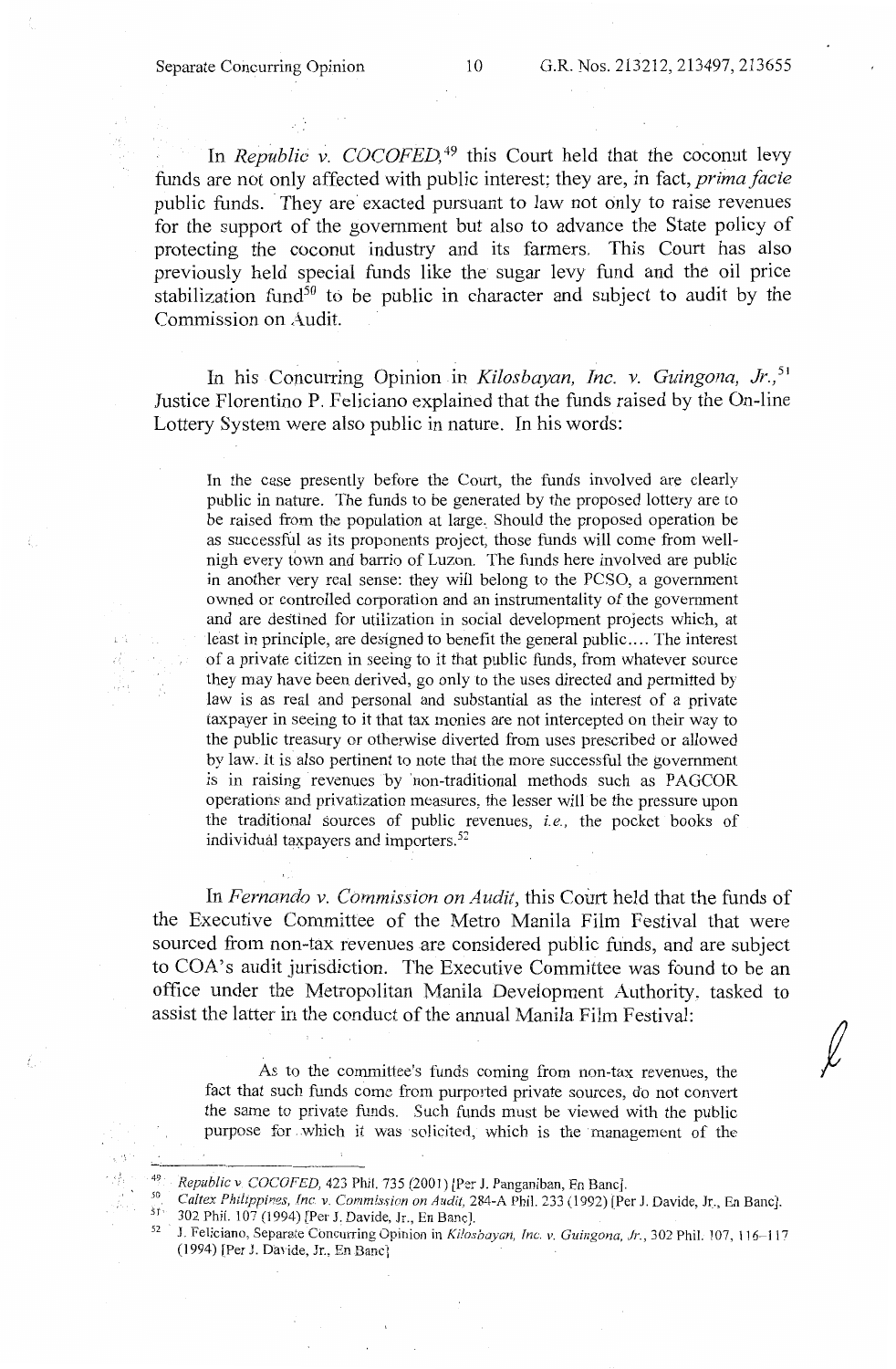MMFF. Iii *Confederation of Coconut Farmers Organizations of the ·•Philippines,,Jnc. (CCFOP) v. His Excellency President Benigno Simeon* C. *Aquino III, et* a{., reiterating this Court's ruling in *Republic of the Philippines v. COCOFED:* 

> Even if the money is allocated for a special purpose and raised by special means, it is still public in character. In the case before us, the funds were even used to organize and finance State offices. In *Cocofed v. PCGG,* the Court observed that certain agencies or enterprises "were organized and financed with revenues derived from coconut levies imposed under a succession of laws of the late dictatorship ... with deposed Ferdinand Marcos and his cronies as the suspected authors and chief beneficiaries of the resulting coconut industry monopoly. continued: ". . . It cannot be denied that the coconut industry is one of the major industries supporting the national economy. It is, therefore, the State's concern to make it a strong and secure source not only of the livelihood of a significant segment of the population, but also of export earnings the sustained growth of which is one of the imperatives of economic stability.

In *The Veterans Federation of the Phils., represented by Esmeralda R. Acorda v. Hon. Reyes,* this Court also declared as public funds contributions from affiliate organizations of the VFP:

.... In the case at bar, some of the funds were raised by even more special means, as the contributions from affiliate organizations of the VFP can hardly be regarded as enforced contributions as to be considered taxes. They are more in the nature of donations which have always been recognized as a source of public funding.<sup>53</sup> (Citations omitted)

Being public funds or funds imbued with public interest, PAGCOR's revenues are subject to audit by the Commission.

Indeed, PAGCOR's books of accounts and all financial records and supporting documents were initially subject to the Commission on Audit's jurisdiction.54 It was only under Section 15 of Presidential Decree No. 1869 that a limitation on audit was introduced:

### **TITLE V**

#### *Government Audit*

SECTION 15. *Auditor.* — The Commission on Audit or any government agency that the Office of the President may designate shall appoint a representative who shall be the Auditor of the Corporation and such personnel as may be necessary to assist said representative in the

<sup>53</sup>*Fernando v. Commission on Audit,* December 4, Shttps://elibrary.judiciary.gov.ph/thebookshelf/showdocs/1/64808> [Per J. Tijam, En Banc].<br><sup>54</sup> Presidential Decree No. 1067-B, sec. 5.

2018,

*I*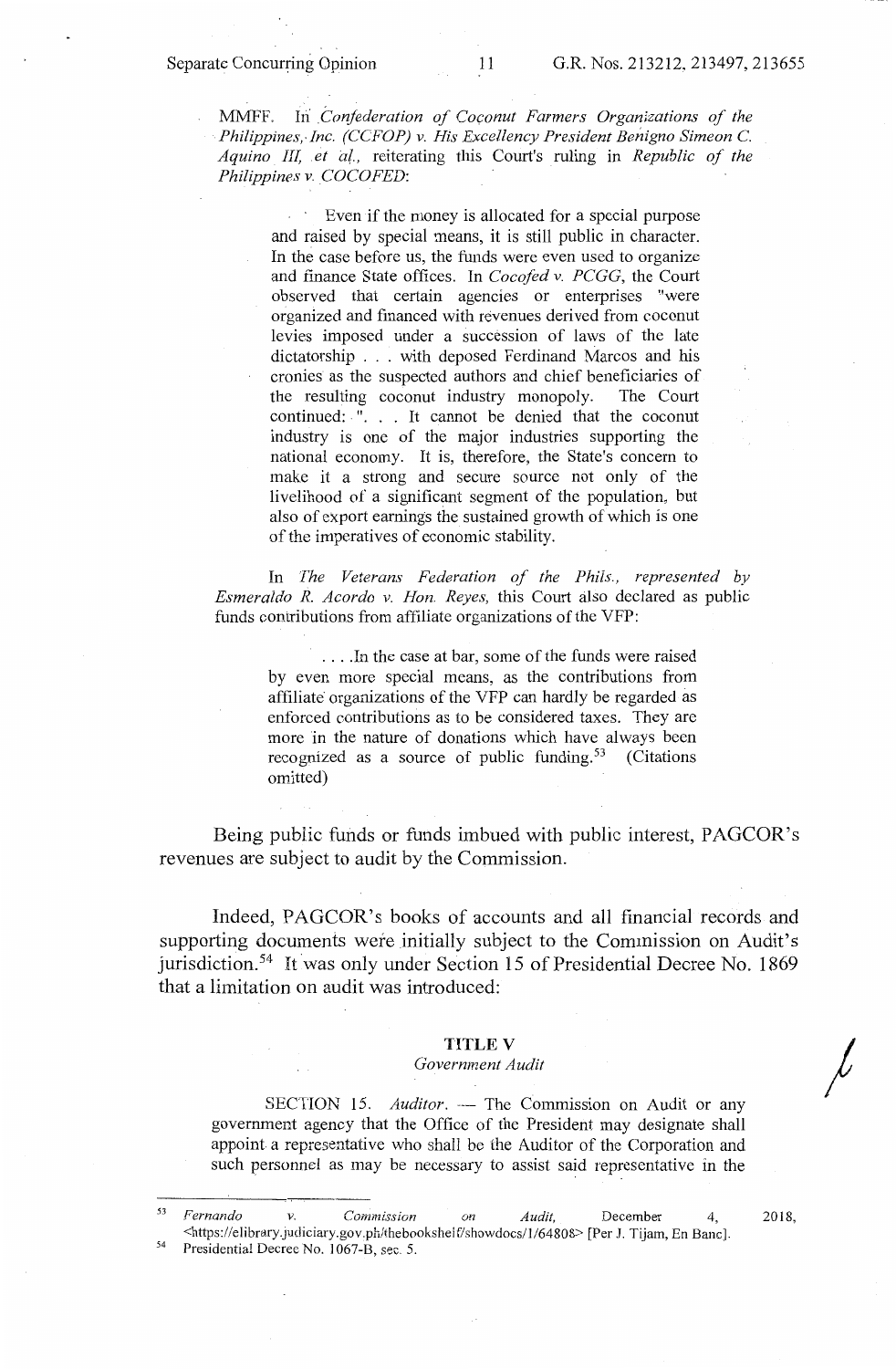performance of his duties. The salaries of the Auditor or representative and his staff shall be fixed by the Chairman of the Commission on Audit or designated government agency, with the advice of the Board, and said salaries and other expenses shall be paid by the Corporation. The funds of the Corporation to be covered by the audit shall be limited to the **5% franchise tax: and the 50% of the gross earnings pertaining to the Government as its share.** (Emphasis supplied)

# **111.B**

# This limitation on audit is constitutionally doubtful.

It is the constitutionally-mandated function of the Commission on Audit, as the "independent watchdog" of the Government, to examine the accuracy of all financial records, to determine whether expenditures conform with law, and to disallow "irregular, unnecessary, excessive, extravagant, or unconscionable expenditures or uses of government funds and properties. "55 "This independent constitutional body is tasked to be vigilant and conscientious in safeguarding the proper use of the government's, and ultimately the people's, property."  $56$ 

In *Feliciano*, this Court nullified the second sentence of Section 20 of Presidential Decree No. 198, which stated: *"Auditing shall be performed by a certified public accountant not in the government service*<sup>[1]</sup>, *[''<sup>57</sup> for being* unconstitutional. It held:

PD 198 cannot prevail over the Constitution. No amount of clever legislation can exclude GOCCs like LWDs from COA's audit jurisdiction. Section 3, Article  $IX-C$  of the Constitution outlaws any scheme or devise to escape COA's audit jurisdiction, thus:

The framers of the Constitution added Section 3, Article IX-D of the Constitutiori precisely to annul provisions of Presidential Decrees, like that of Section 20 of PD 198, that exempt GOCCs from COA audit. The following exchange in the deliberations of the Constitutional Commission elucidates this intent of the framers:

MR. OPLE:

55 · CONST. sec. 2, art. **IX-D** provides: Section. 2. ...

(2) The Commission shall have **exclusive authority,** subject to the limitations in this Article, to define the scope of its audit and examination, establish the techniques and methods required therefor, and **promulgate accounting and auditing rules and regulations,** including those for the prevention and disallowance of irregular, unnecessary, excessive, extravagant, or unconscionable expenditures or uses of government funds and properties[.] (Emphasis supplied) *1* 

<sup>56</sup> Barbo v. Commission on Audit, 589 Phil. 289, 297 (2008) [Per J. Leonardo-De Castro, En Banc].<br><sup>57</sup> Feliciano v. Commission on Audit. 464 Phil. 439, 465 (2004) [Per J. Carpio, En Banc].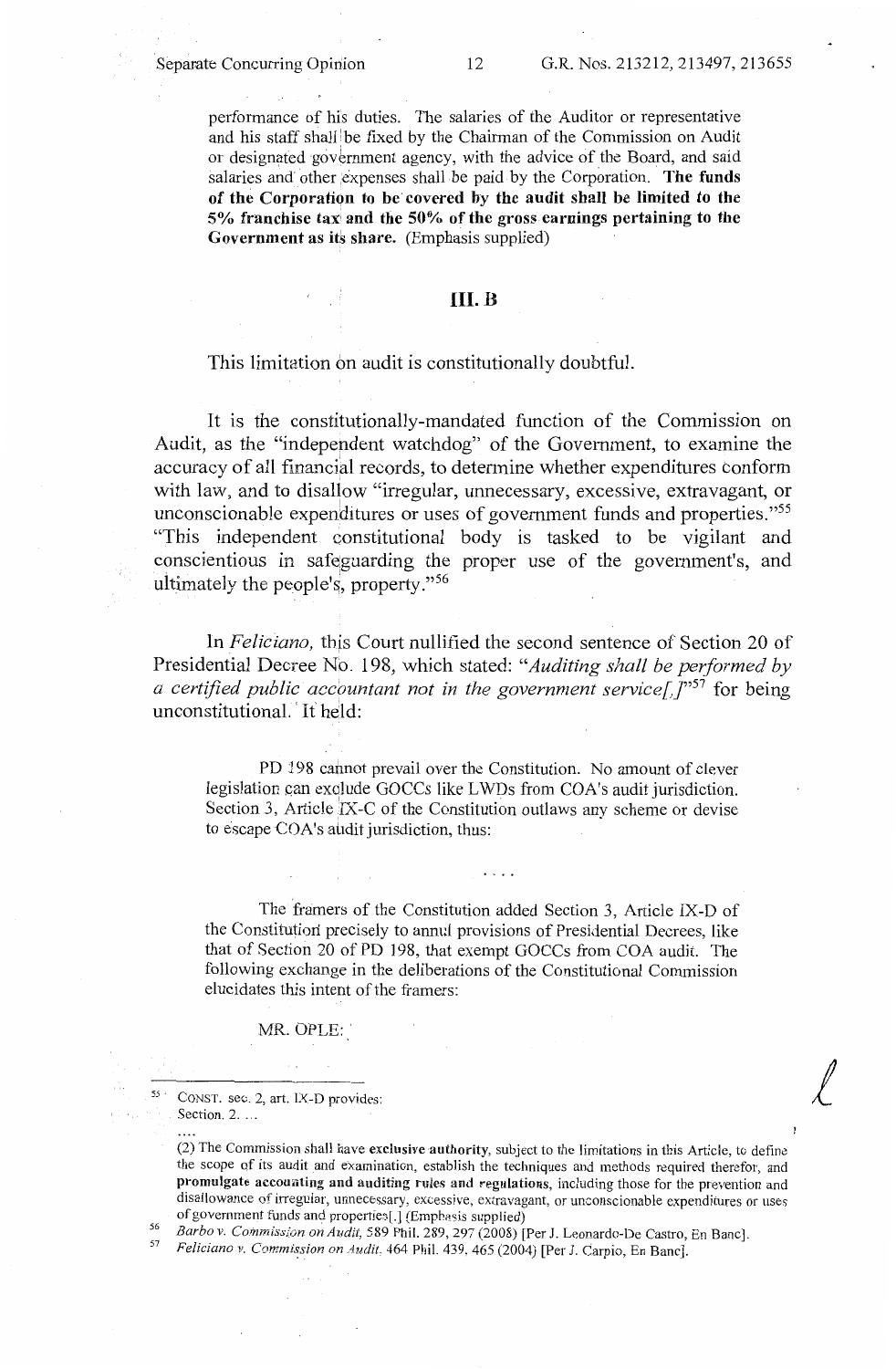I propose to add a new section on line 9, page,  $2$  of the amended committee report which reads: NO LAW SHALL BE PASSED EXEMPTING ANY ENTITY OF THE GOVERNMENT OR ITS SUBSIDIARY IN ANY GUISE WHATEVER, OR ANY INVESTMENTS OF PUBLIC FUNDS, FROM THE . JURISDICTION. OF THE COMMISSION ON AUDIT.

May I explain my reasons on record.

*We know that a number of entities of the government took advantage of the absence of a legislature in the past to obtain presidential decrees exempting themselves from the jurisdiction of the Commission on Audit,* one notable example of which is the Philippine National Oil Company which is really an empty shell. It is a holding corporation by itself, and strictly on its own account. Its funds were not very impressive in quantity but underneath that shell there were billions of pesos in a multiplicity of companies. The  $PNOC$  — the empty shell — under a presidential decree was covered by the jurisdiction of the Commission on Audit, but the billions of pesos invested in different corporations underneath it were exempted from the coverage of the Commission on Audit.

Another example is the United Coconut Planters Bank. The Commission on Audit has determined that the coconut levy is a form of taxation; and that, therefore, these funds attribyted to the shares of 1,400,000 coconut farmers are, in effect, public funds. And that was, I think, the basis of the PCGG in undertaking that last major sequestration of up to 94 percent of all the shares in the United Coconut Planters Bank. The charter of the UCPB, through a presidential decree, exempted it from the jurisdiction of the Commission on Audit, it being a private organization.

So these are the fetuses of future abuse that we are slaying right here with this additional section.

 $\ldots$  .

#### MR. DE CASTRO:

Thank you. May I just ask a few questions of Commissioner Opie.

Is that not included in Section 2  $(1)$  where it states: " $(c)$ government-owned or controlled corporations and their subsidiaries"? So that if these government-owned and controlled corporations and their subsidiaries are subjected to the audit of the COA, any law exempting certain government. corporations or subsidiaries will be already unconstitutional.

 $\sqrt{2}$ 

So I believe, Madam President, that the proposed amendment is unnecessary.

 $\ldots$